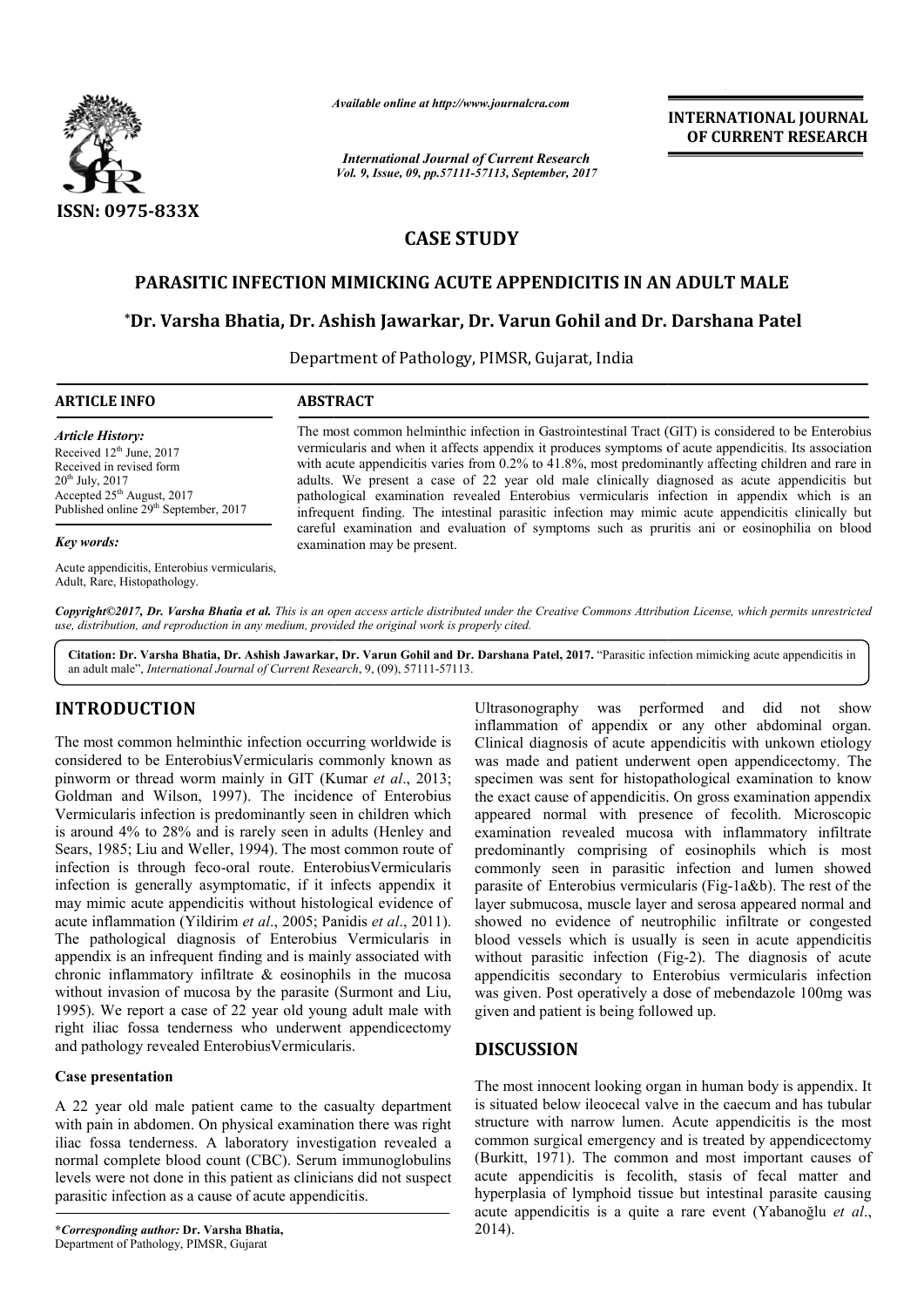

**Figure 1a. Microscopic photo showing mucosa of appendix with lumen showing multiple enterobiousvermicularis parasite. (HE, X10)**



**Figure 1b. Microscopic photo showing mucosa of appendix with eosinophils in lamina propria and enterobiousvermicularis parasite in lumen. (HE, X40)**



#### **Figure 2. Microscopic photo showing the rest of the layers of appendix submucosa, muscle layer and serosa without inflammatory infiltrate. (HE,X10)**

There are only 1% cases of appendicitis which are predominantly infected by EnterobiusVermicularis (Gupta *et al*., 1989). It is most commonly seen in children but rarely seen in adults, our patient was an adult male. It is generally asymptomatic but patient can present with pruritis, lethargy and generalised weakness. It may give rise to abdominal or appendicular colic thus mimicking symptoms of acute appendicitis resulting in appendicectomy, this was the clinical presentation seen in our patient. Enterobius Vermicularis is seen in 0.6% to 3.8% appendicectomy specimens (Aydin, 2007). The association of pinworm and appendicitis is known since early  $20<sup>th</sup>$  century but its role in producing symptoms of acute appendicitis is still controversial, this parasite is most commonly seen in histologically normal looking appendix and at the same time can give rise to symptoms of acute appendicitis (Akbulut *et al*., 2011). The appendix removed in our patient showed EnterobiusVermicularis in the lumen with eosinophils in the mucosa and no evidence of neutrophilic infiltrate. In the literature very few studies have found pinworm associated with acute and chronic inflammation ranging from 13% to 37% (Dahlstrom and Macarthur, 1994). Appendicectomy is the treatment of choice of acute appendicitis but if it is caused by EnterobiusVermicularis infection then the treatment of choice is antihelminthic drug such as albedazole or mebendazole without the need of surgery. Thus detailed clinical history and patient with repeated examination and a good clinical knowledge of treating physician can avoid unnecessary surgeries.

#### **Conclusion**

Acute appendicitis due to Enterobius vermicularis infection is rarely seen in adults. In both developing and developed countries the continuing challenge of diagnosis pinworm infestation remains a considerable problem. With modern management mortality is low but morbidity still exists. Without high index of suspicion preoperative diagnosis of pinworm infection is almost difficult. Thus all appendicectomy specimens should be subjected to histopathological examination to avoid missing diagnosis and the patient along with its family members should be treated with antihelminthics post-operatively because the surgery will eliminate the complication and the not the cause of intestinal disease.

### **REFERENCES**

- Akbulut S, Tas M, Sogutcu N, ArikanogluZ, Basbug M, Ulku A *et al*. 2011. Unusualhistopathological findings in appendicectomyspecimens: A retrospective analysis and literature review. *World J Gastroenterol*., 17(15): 1961-70.
- Aydin O. 2007. Incidental parasitic infestations in surgically removedappendices: a retrospective analysis. *DiagnPathol*., 2: 16.
- Burkitt DP. 1971. The aetiology of appendicitis. *Br J Surg*., 58: 695-9.
- Dahlstrom JE, Macarthur EB. 1994. Enterobiusvermicularis: a possible cause ofsymptoms resembling appendicitis. *Aust N Z J Surg*., 64:692-4.
- Goldman DA, Wilson CM. 1997. Pinworm infestations: Primary pediatric care. 3<sup>rd</sup> edition. Hoekelman RA. St Louis: Mosby; 1519.
- Gupta SC, Gupta AK, Keswani NK, Singh PA, Tripathi AK, *et al*. 1989. Pathology of tropical appendicitis. *J ClinPathol*., 42: 1169-72.
- Henley M, Sears JR. 1985. Pinworms: A persistent pediatric problem. *MCN Am JMatern Child Nurs*., 10:111-3.
- Kumar U, Jha NK, Sinha DK. 2013. Acute Appendicitis due to EnterobiusVermicularis in a middle aged adult, rare finding- a case report. *Journal of Dental and Medical Sciences*, 6(1):49-50